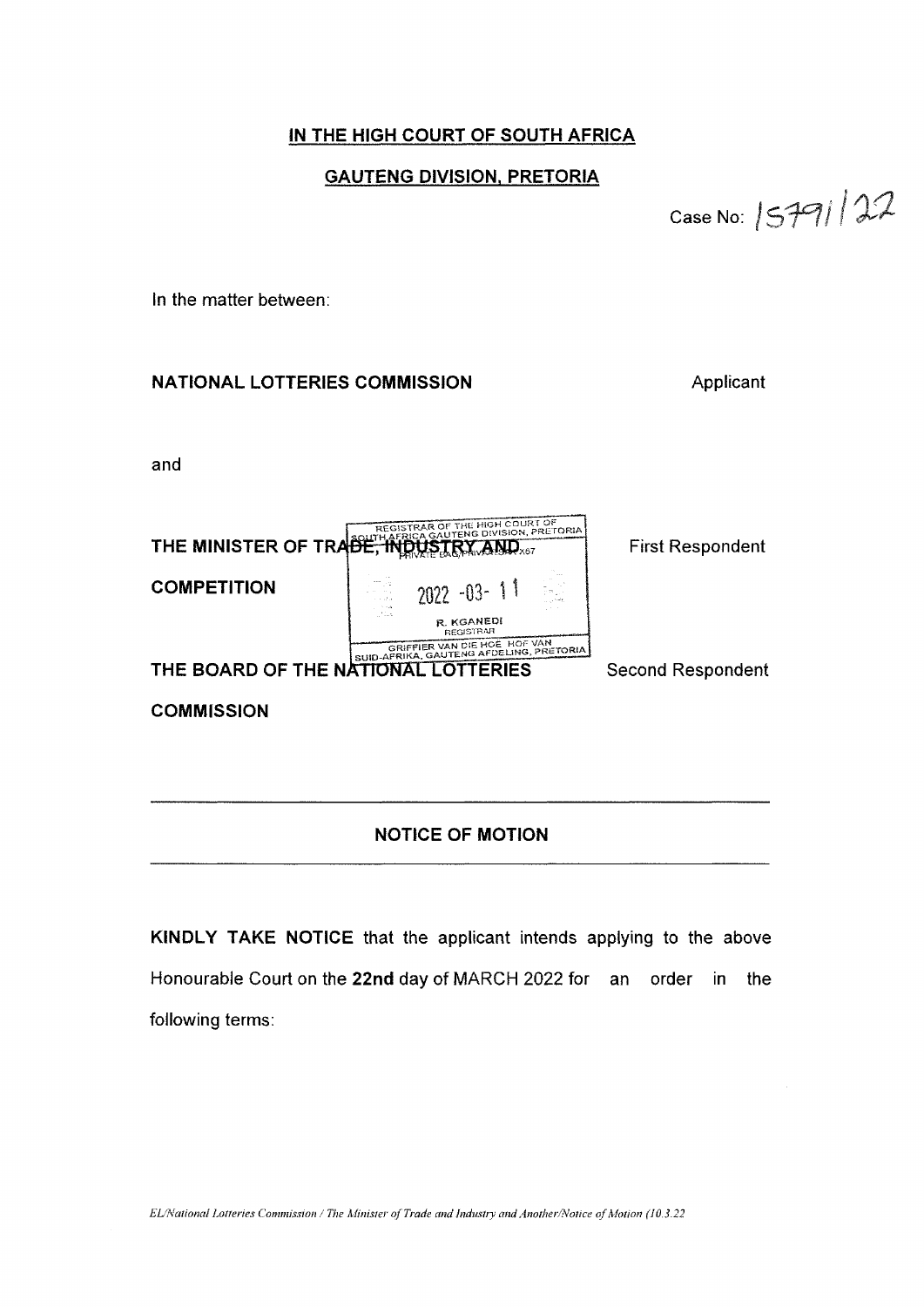- *1. That the forms, service and time periods prescribed by the Uniform Rules of Court be dispensed with and that the matter be heard as an urgent application in terms of Rule 6(12) of the Uniform Rules of Court;*
- *2. To the extent required, that condonation be granted for deviation from the practice directives of the above division related to set down, the date and time of hearing of urgent applications;*
- *3. That the first respondent be directed to take all reasonable steps to ensure that the National Lotteries Commission has <sup>a</sup> quorate board after 31 March 2022;*
- *4. Directing the Minister to report to the Court by no later than 31 March 2022 that he has taken the steps necessary to give effect to the aforesaid order;*
- *5. Alternatively, to:*
	- *5.1 An order that the first respondent be directed to take all reasonable steps to ensure that the National Lotteries Commission has <sup>a</sup> quorate board after 31 March 2022;*
	- *5.2 An order directing the Minister to report to the Court by no later than 31 March 2022 that he has taken the steps necessary to give effect to the aforesaid order;*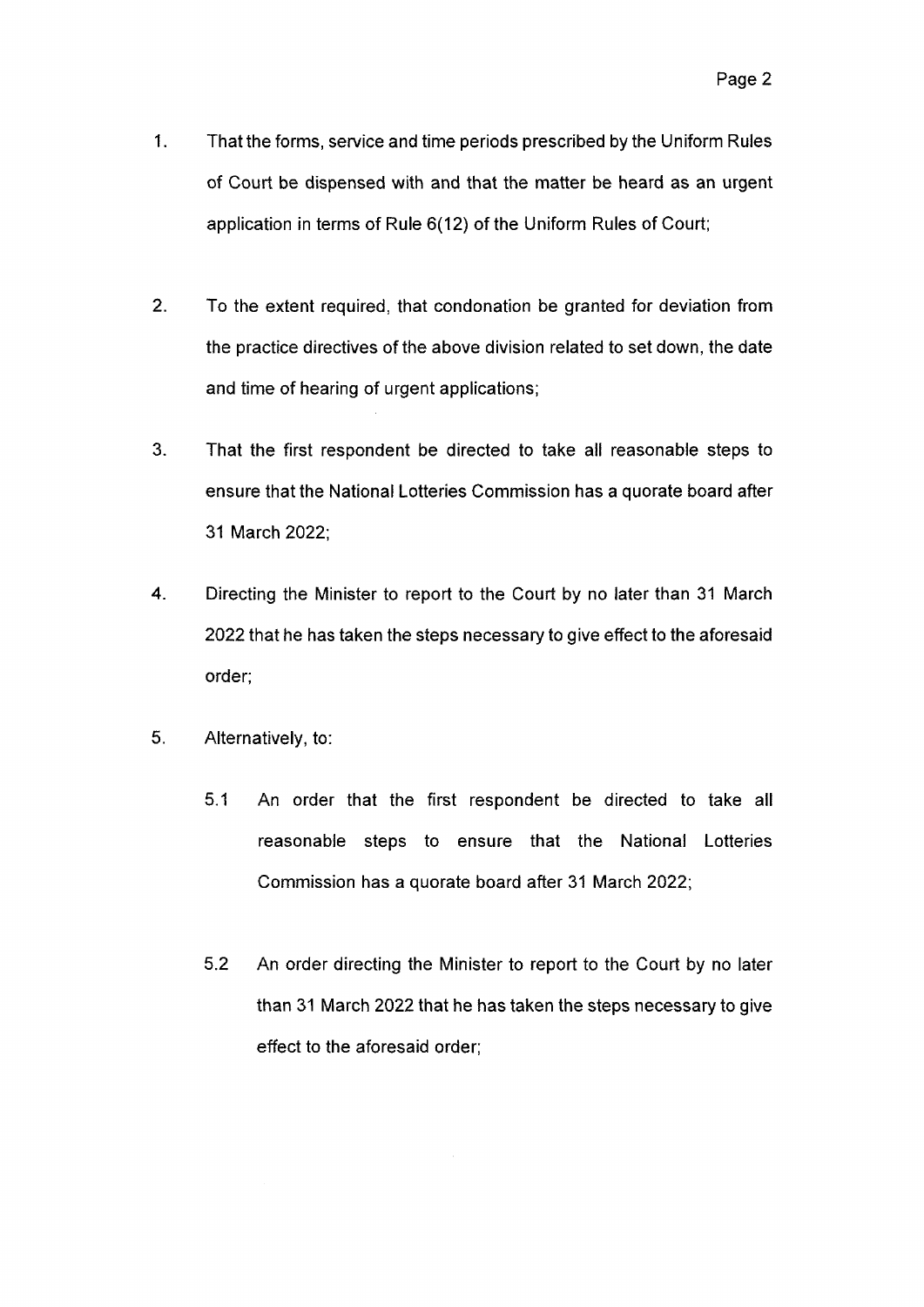- *5.3 An order directing the Minister of Trade and Industry to extend the terms of the current board members pending the finalisation ofthe appointment of <sup>a</sup> full new board by the Minister in terms of the Lotteries Act;*
- *6. Costs in the event of opposition;*
- *7. Further and/or alternative relief.*

*AND KINDLY TAKE NOTICE THAT the applicant intends relying on the affidavit of THABANG CHARLOTTE CHRISTINE MAMPANE and annexures thereto in support thereof.*

*AND KINDLY TAKE NOTICE THAT the applicant has appointed Maluleke Inc t/a Maluks Inc, First Floor, 61 Katherine Street, Sandton, Johannesburg [Ref: ET Mogane/ M00224, email joseph@maiuks.com, eddison@maiuks.com and iufuno@majuks.com as its attorneys, at which address the applicant will accept service of all notices and process in these proceedings.*

*AND KINDLY TAKE NOTICE THAT in terms of Rule 6(5)(b) and Rule 4A all further pleadings in this matter (which do not have to be served on the applicant personally), will be accepted by electronic transmission at the email addresses supra, subject to the following restrictions, provided that any service that does not comply with these restrictions, will not be accepted and will not be regarded as having taken place:*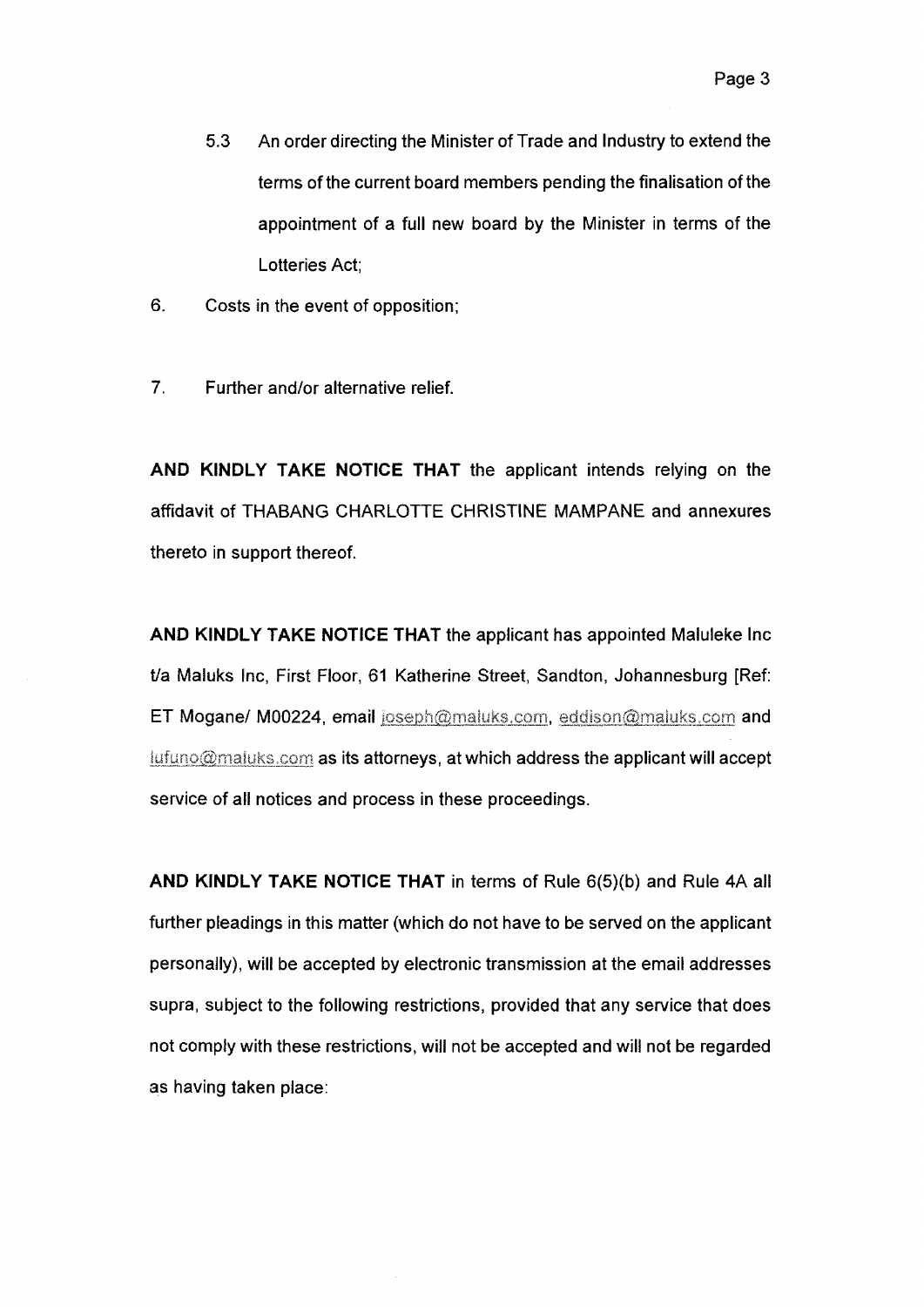- *1. Service may only take place at the appointed electronic mail address;*
- *2. Documents must be in one of the following adaptable formats: Microsoft, OpenOffice, Portable Document Format ("PDF");*
- *3. No message attachment included may be larger than 20 MB; and*
- *4. Service must be confirmed in writing 24 hours after the said service.*

*TAKE FURTHER NOTICE THAT the respondent is requested to give written confirmation that it confirms that all further pleadings and correspondence in this matter are to be exchanged by way of email and to the abovementioned email address.*

*KINDLY TAKE NOTICE THAT in the event of you deciding to oppose the application, you are required:*

- *(a) To deliver <sup>a</sup> written notice of opposition by close of business on 14 March 2022;*
- *(b) In such <sup>a</sup> notice to appoint attorneys with an address as envisaged in Rule 6(5)(b) at which you will accept service of all notices and process in these proceedings; and*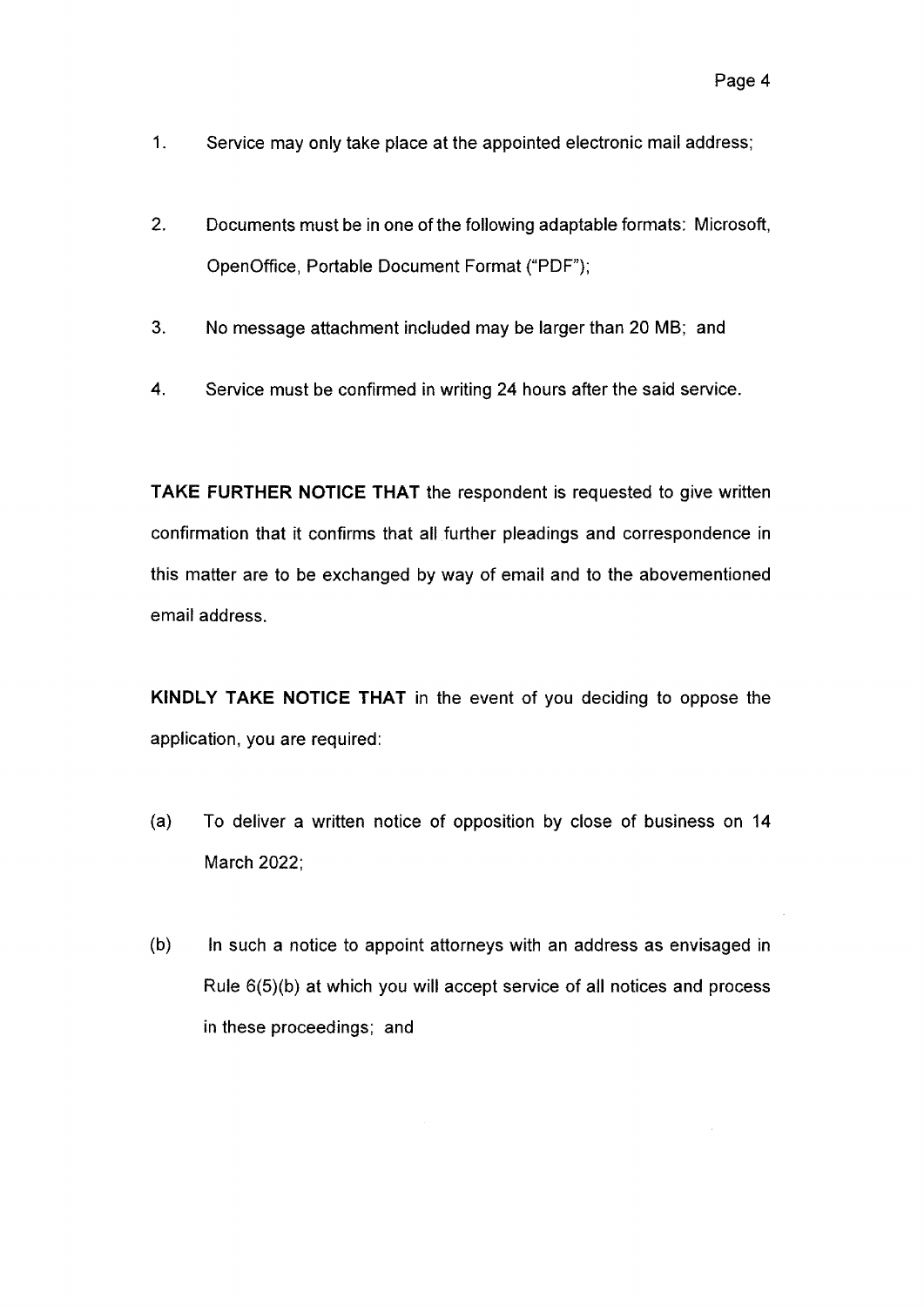- *(c) If you agree to the aforesaid process of service by email, by including in such notice of opposition the email addresses at which you will accept service of all notices and further process in these proceedings;*
- *(d) To file you answering affidavit no later than close of business on 16 March 2022.*

# *KINDLY ENROL THE APPLICATION ACCORDINGLY.*

*2022 -03- 1 !*

*Ft. KGANEOI registrar* **GRIFFIER VAN DIE HOË HOF VAN**<br>SUID-AFRIKA, GAUTENG AFDELING, PRETORIA

*DATED AT PRETORIA ON THIS THE 11th DAY OF MARCH 2022.*

**MALULEKE INC T/A-MALUKS ATTORNEYS Attorneys for Applicant** *First Floor 61 Katherine Street Sandton Johannesburg TEL: (010) 300 6128 Email: ioseph@maluks.com eddison@maluks.com iufuno@maluks.com REF: ET Mogane/M00224 C/O HAHN & HAHN INC 222 Richard Street Hatfield Pretoria Email: Victor@hahn xo.za Ref: Mr Victor Williams THE REGISTRAR OF THE ABOVE HONOURABLE COURT PRETORIA SOI OF THE H,GH <sup>c</sup>'ourtof™~~ S^JTH^FRiCA GAUTENG DiVISiON. PRETORIA rs PRIVATE* **BAG/PRIVAATSAK** X67

*TO:*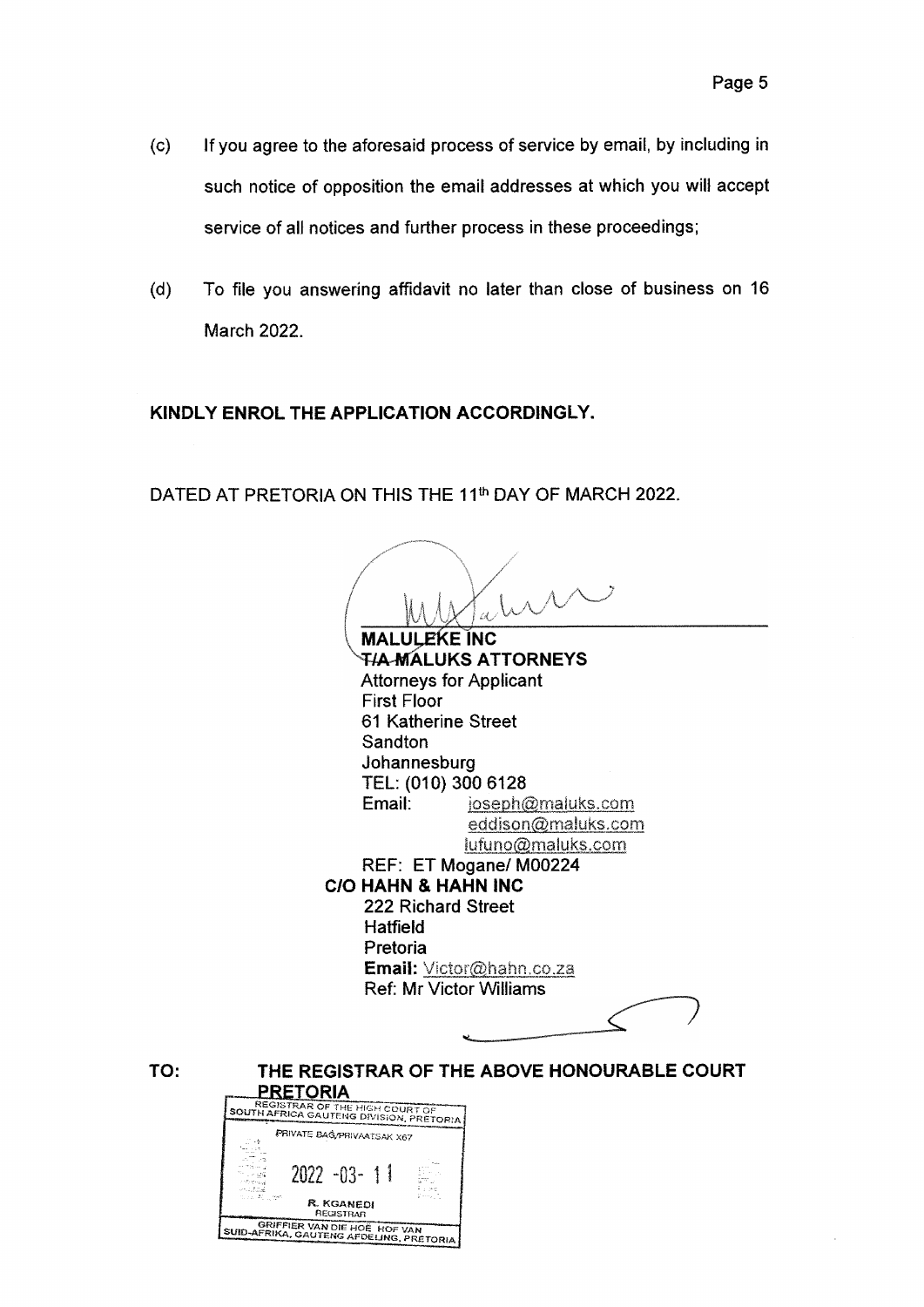#### *AND TO: THE MINISTER OF TRADE, INDUSTRY AND COMPETITION*

*First Respondent 77 Meintjies Street Sunnyside Pretoria CIO THE STATE ATTORNEY SALU Building 316 Thabo Sehume Street Pretoria Email: Mebrahim@thedti.gov.za [By e-mail] StateAttorneyPretoria@iustice.gov.za I Chowe@justice,gov,za*

#### *AND TO: THE BOARD OF THE NATIONAL LOTTERIES*

## *COMMISSION*

*Second Respondent*

*Block D,*

*333 Grosvenor St*

*Hatfield,*

*Pretoria,*

*0083*

Email: Mpumi@nlcsa.org.za

*[By e-mail]*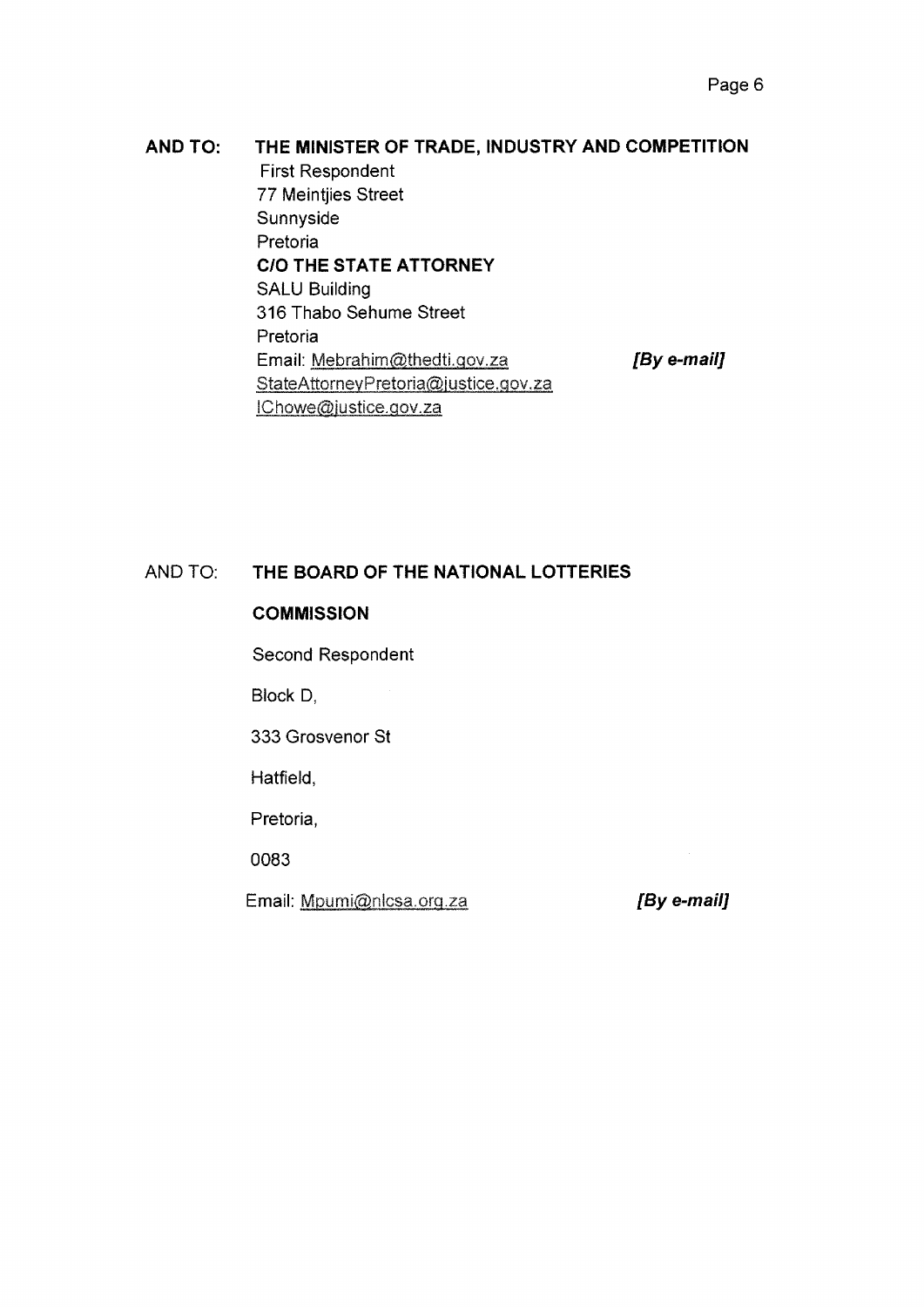# *IN THE HIGH COURT OF SOUTH AFRICA*

# *GAUTENG DIVISION, PRETORIA*

*Case No:*

*In the matter between:*

### *NATIONAL LOTTERIES COMMISSION Applicant*

*and*

*THE MINISTER OF TRADE, INDUSTRY AND COMPETITION First Respondent*

*THE BOARD OF THE NATIONAL LOTTERIES*

*COMMISSION Second Respondent*

# *FOUNDING AFFIDAVIT*

*I, the undersigned,*

# *THABANG CHARLOTTE MAMPANE*

*do hereby make oath and state that:*

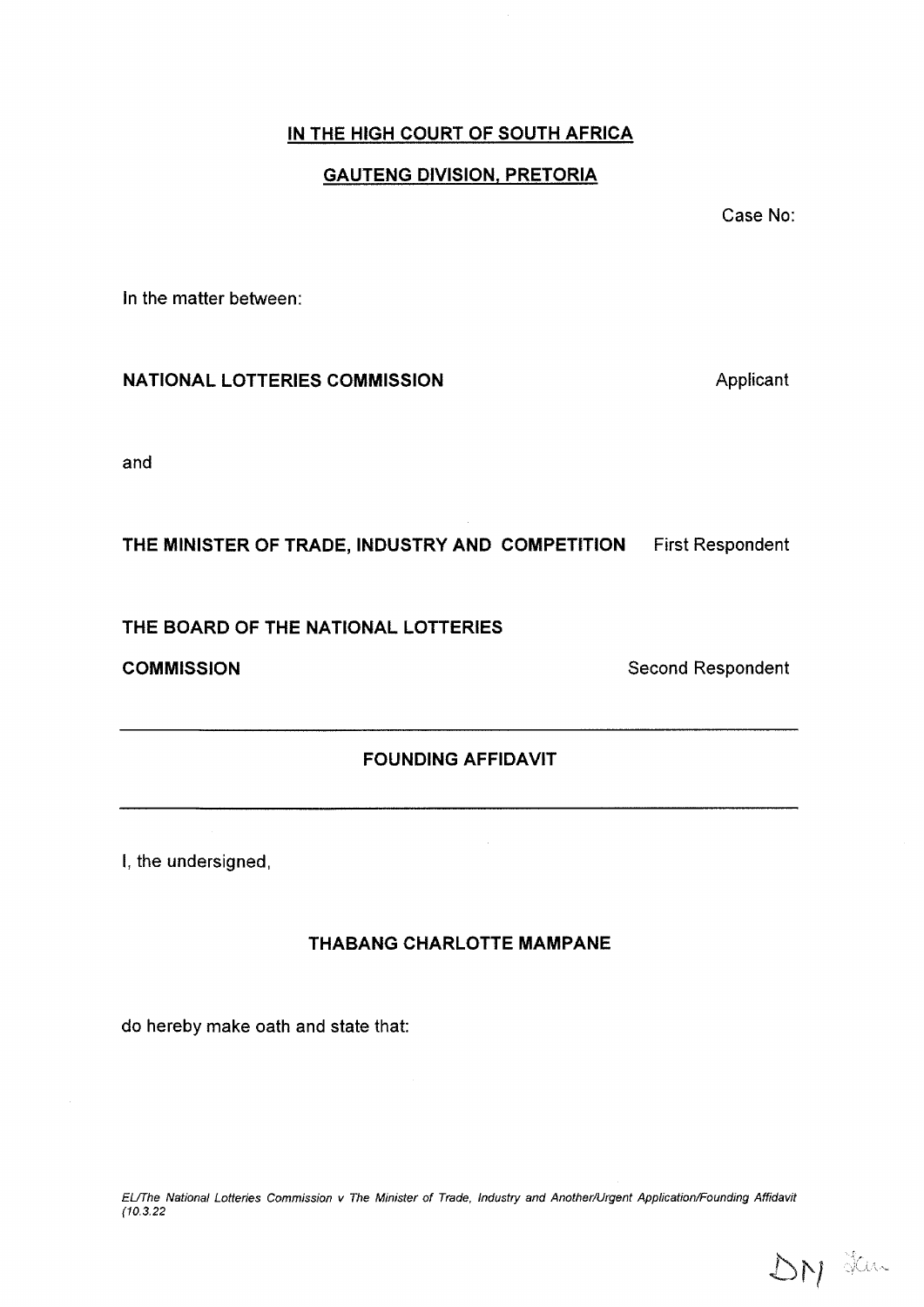*1.1 <sup>I</sup> am the National Lotteries Commissioner, duly appointed in terms of the Lotteries Act, with offices located at Block D, 333 Grosvenor Street, Hatfield, Pretoria.*

*1,*

- *1.2 The facts contained herein fall within my personal knowledge, unless the context indicates otherwise, and are both true and correct.*
- *1.3 Legal contentions contained herein are advanced on the basis of advice accepted from the legal practitioners of the applicant.*

*2.*

*The first respondent is THE MINISTER OF TRADE INDUSTRY AND COMPETITION, who is cited herein in his capacity as the Minister to whom the Administration of the Lotteries Act, 57 of 1997 has been assigned, with address for service at The State Attorney, 316 Thabo Sehume street, Pretoria.*

*3.*

*The second respondent is THE BOARD OF THE NATIONAL LOTTERIES COMMISSION, duly appointed in terms of Section 3 of the Lotteries Act, 57 of 1997, which Board is currently not quorate and can therefore not institute these proceedings as co-applicant. Since the Board is an interested body in the relief being sought, it is*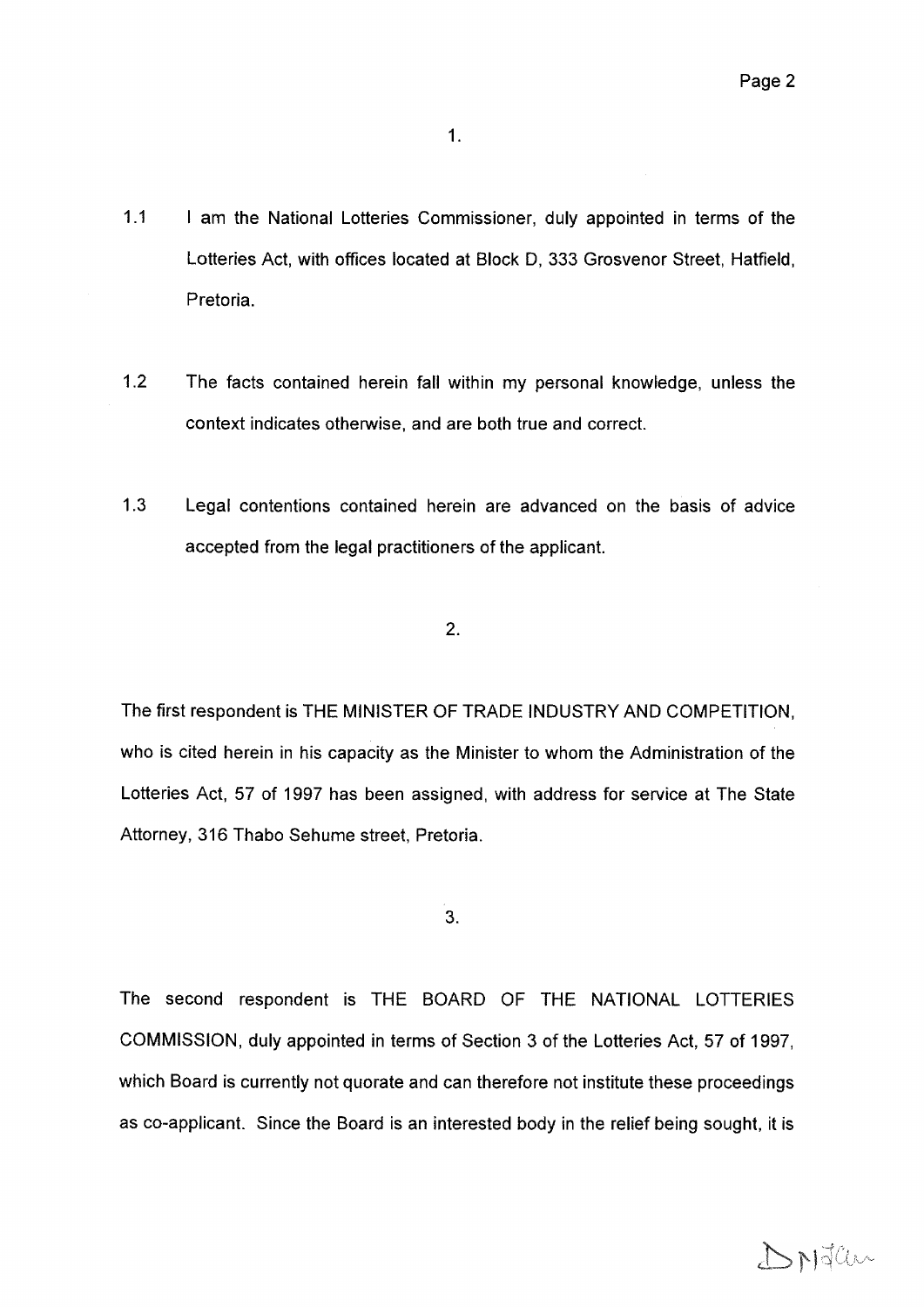*cited as <sup>a</sup> respondent, but no relief is sought against the Board,*

### *PURPOSE OF THIS APPLICATION*

*4.*

*On Tuesday, 8 March 2022 the Minister of Trade and Industry announced that he wishes to dissolve the Board of the National Lotteries Commission ("NLC"). This disclosure was made by the Minister when he appeared before the National Assembly Department of Trade Industries Competition Portfolio Committee. He advised the Committee that he has instructed his attorneys to take action to disband the Board.*

*5.*

*The Board of the NLC currently consists of three remaining members, which means that it is not quorate. However, the terms of office of the current Board members expires on 31 March 2022, after which there will be no Board,*

*6.*

*As Commissioner of the Lotteries Board, I have been prompting the Minister since the beginning of 2022 to take the necessary steps to ensure that there is <sup>a</sup> full operating Board at the NLC for urgent legality reasons. Historically, it is <sup>a</sup> known fact that the selection of Board members for the NLC takes time and the process of appointing new*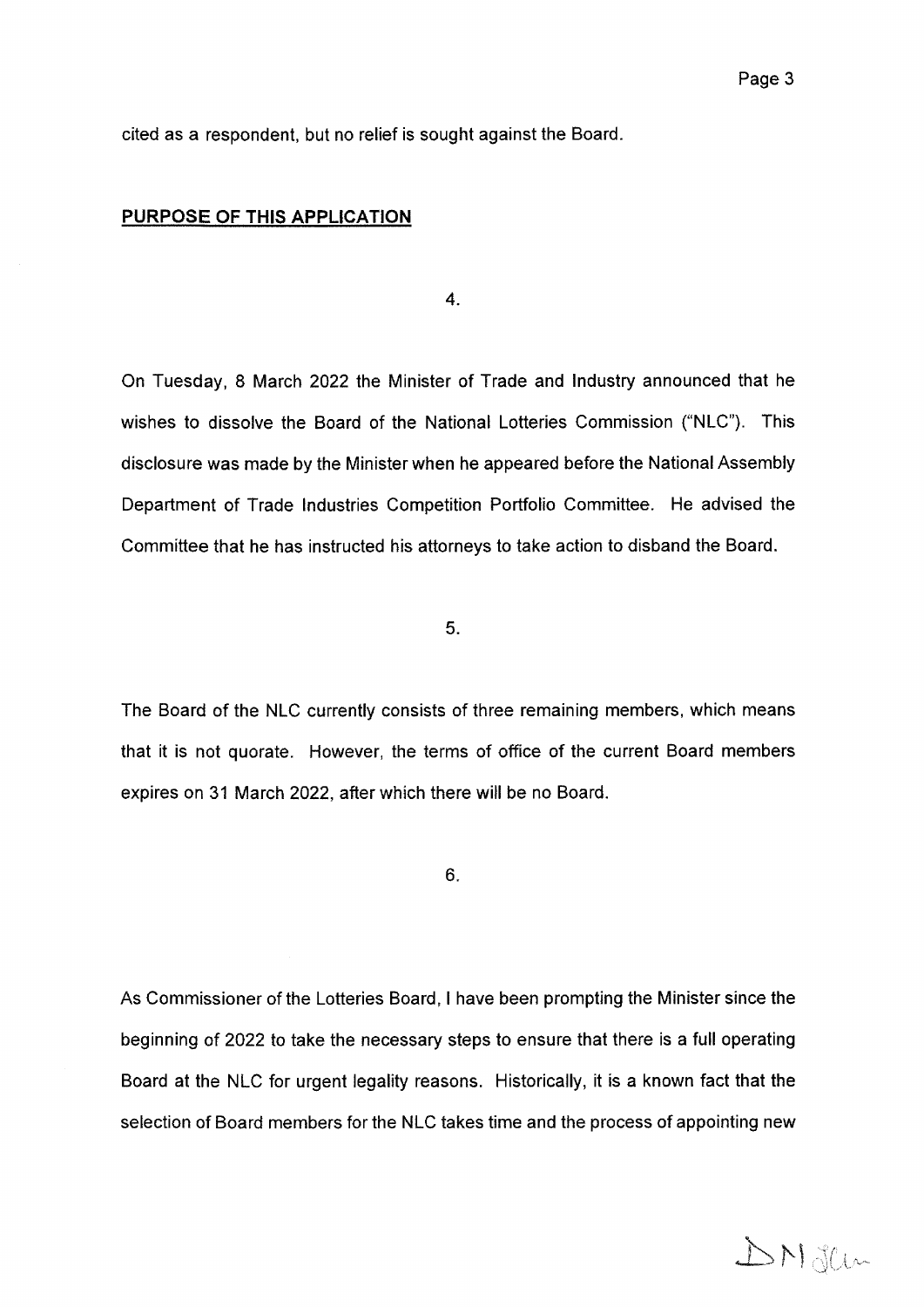*Board members after the expiry of the term of the current Board has not even commenced. Therefore, unless the term of the current Board members are extended, as envisaged by Section 10(4) of the Lotteries Act, or are extended only for purposes of remaining in office until new Board members have been appointed, the Lotteries Commission faces the absence of <sup>a</sup> Board with effect from <sup>1</sup> April 2022,*

*7*

*The absence of <sup>a</sup> Board will paralyze the entire Lotteries Act and deprive good causes of distributions of funds on which they depend.*

*8*

*The purpose of this application is therefore to obtain <sup>a</sup> mandamus against the Minister to take the necessary steps to ensure that there is <sup>a</sup> Board in place at the expiry of the current Board on 31 March 2022. As Commissioner I cannot preside over inaction in this regard, as the interests of the National Lottery are being severely prejudiced,*

#### *PRIMA FAC/E AND/OR CLEAR RIGHT*

*9*

*In order to understand the right of the Commissioner to approach the Court for relief, the context within which the Board functions needs to be understood, The power of the Commissioner is to approach the Court in the independently.*

DN Jem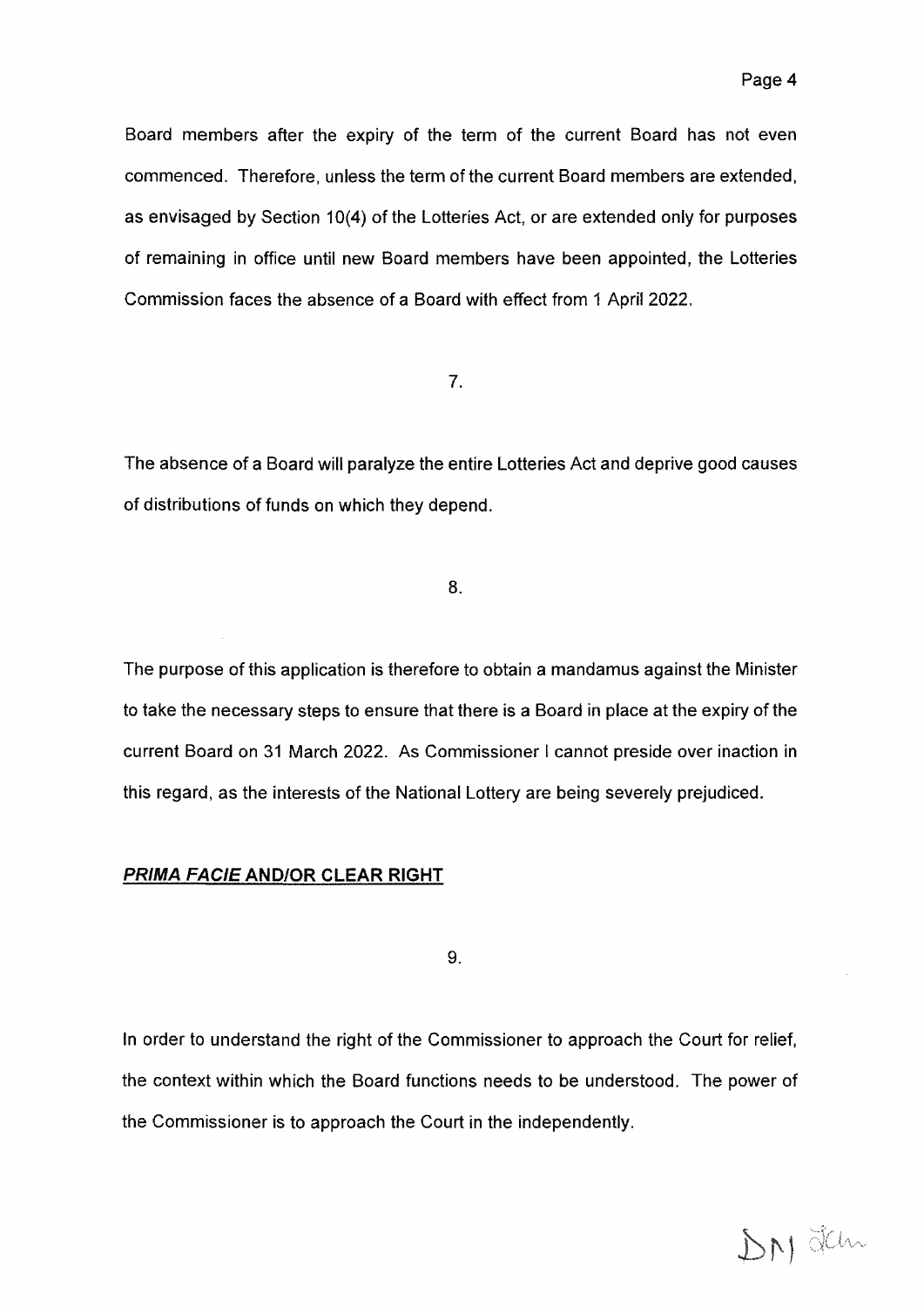DN Jan

# *URGENCY: GOVERNANCE CONSEQUENCES OF THERE BEING NO NLC BOARD*

*10.*

*The current Board was appointed on 27 April 2017. Only three Board members remain (which is still not <sup>a</sup> quorum), but their term of office expires on <sup>31</sup> March 2022. One of the Board members has passed on in February 2022 with the consequence that the Board is currently not quorate.*

*11.*

*The governance impact on the National Lotteries Commission if there is no Board as at 1 April 2022, includes what is set out below:*

*11.1 The establishment of the National Lotteries Board is one of the purposes of the Lotteries Act.1 The National Lotteries Commission is established by Section 2 of the Act and it is governed by the Board appointed in terms of Section 3.2 The absence of <sup>a</sup> Board therefore removes the Commission from its controlling structure;*

 $\ddagger$ *The Preamble to the Lotteries Act*

 $\overline{2}$ *Section 2(2)*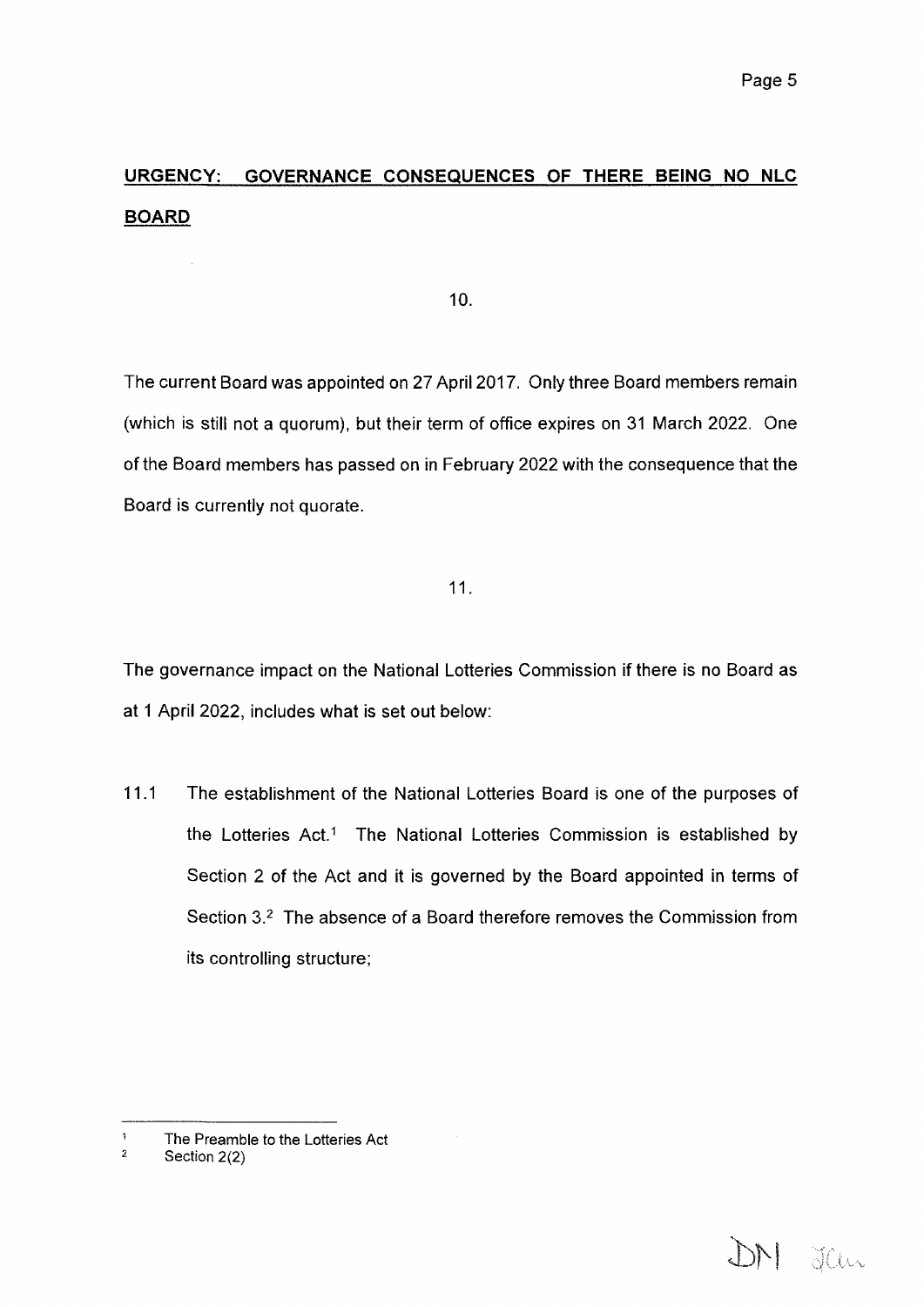- *11.2 While the Board may assign management or other functions, or delegate its powers or functions to the Commissioner or the Commission, ultimate responsibility remains with the Board for the exercise of any such functions. However, if the Board is non-existent, no delegations or assignments of such functions can be either made or supervised;*
- *11.3 It is well-known that the licence for the operator of the National Lottery will expire soon. The appointment of <sup>a</sup> new operator is <sup>a</sup> function which the Minister may only exercise after he has consulted with the Board.3 In the absence of such <sup>a</sup> consultation with the Board, the appointment of <sup>a</sup> new operator cannot take place lawfully;*
- *11.4 Even if the Minister decides that he will not appoint <sup>a</sup> new operator, but will appoint an organ of State to conduct the National Lottery, this power of the Minister can also only be exercised after consultation with the Board.4 Not even <sup>a</sup> temporary licence may be issued by the Minister without consulting the Board.5*

*The Board has very specific statutory functions which will not be capable of being exercised if not properly appointed. These include:*



 $\overline{3}$ *Section 13(1)*

 $\overline{4}$ *Section 13(A) of the Act*

 $\overline{5}$ *Section 13(B) of the Act*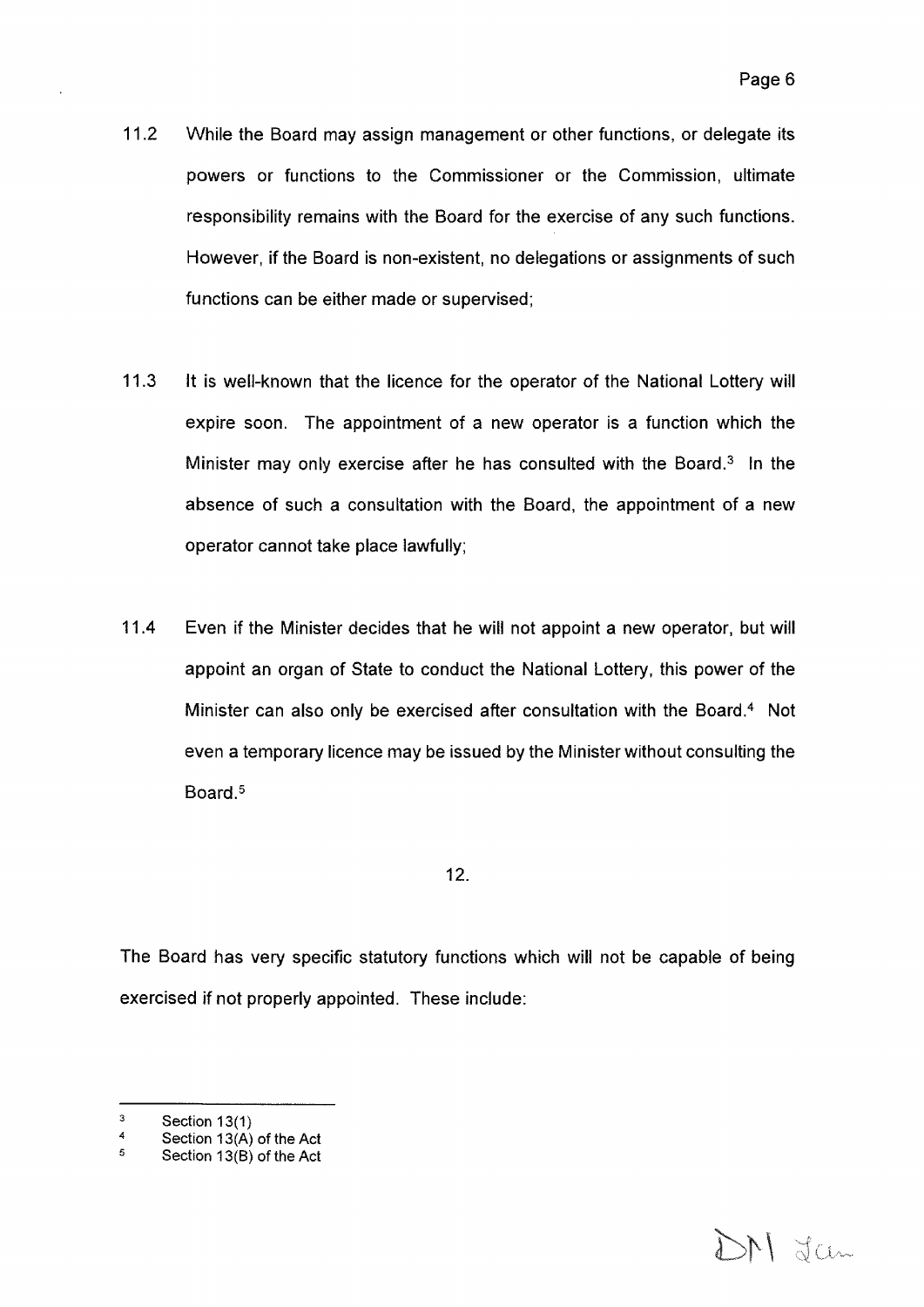DN Jeen

- *12.1 Advising the Minister on the issuing of the licence to conduct the National Lottery;6*
- *12.2 To ensure that the proceeds of the National Lottery are as large as possible and that the interests of all participants are protected and all laws are complied with;7*
- *12.3 To manage and administer the National Lottery Distribution Trust Fund, which Fund is managed by the Board and entrusted to it in terms of Section 21(1). The Administration of the National Lottery Distribution Trust Fund is central to the effectiveness of the Lotteries Act. It governs the allocation of expenditure for funding of worthy good causes. The Act is part of the social network to improve the life of citizens.8*

### *13.*

*The Board is required by statute to advise the Minister on:*

- *13.1 Percentages of money to be allocated in terms of Section 26(3);*
- *13.2 The efficacy of legislation pertaining to lotteries and ancillary matters;*

 $\bf 6$ *Section 10(1)(a)*

 $\boldsymbol{7}$ *Section 10(1)(b)*

*Sections 21 and 22 of the Act, read with Section 10(1)(c) <sup>8</sup>*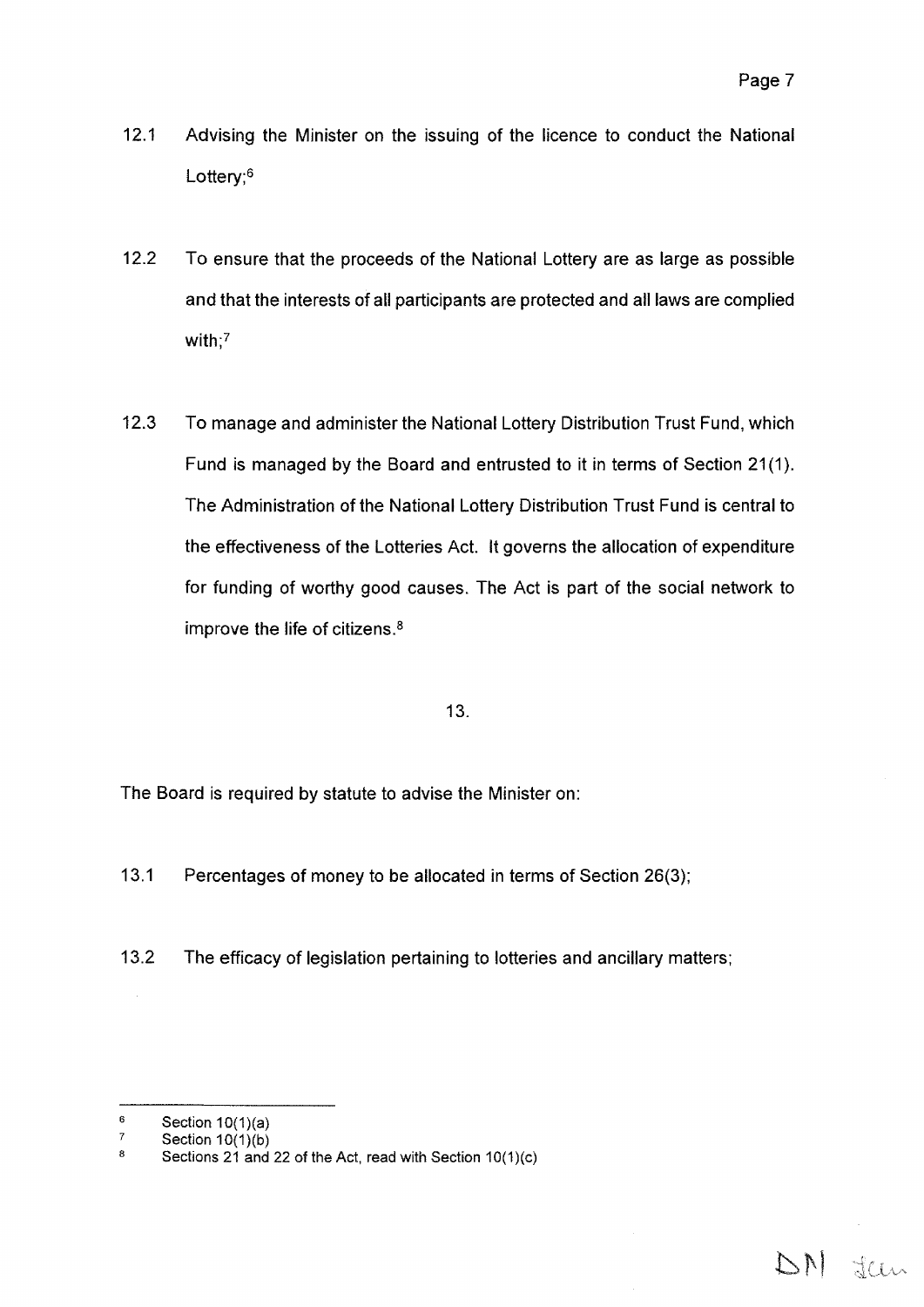- *13.3 Establishing and implementing social responsibility programmes in respect of lotteries;*
- *13.4 Any matter relating to the National Lottery and other lotteries or any other matter on which the Minister requires the advice of the Board.9*

*The oversight by the Board of the Commission in respect of performance of its functions, and approval and management of its operational strategic framework of policies, corporate governance framework policies, human resources policies and appointment of senior executive employees are all statutory obligations of the Board.10 This oversight is removed.*

### *15.*

*The Board is the reviewing authority for decisions of the distributing agency regarding applications for grants.11 There can be no such reviews.*

# *16.*

*The Board is also charged with recovering of any amounts in respect of grants which have been withdrawn, prohibited or reduced in terms of Section 33.12*

 $\overline{9}$ *Section 10(1){e), (f), (g) and (k) of the Act*

 $10$ *Section 10(1)(m)*

 $11$ *Section 10(1>(p)*

 $12$ *Section 10(1)(r)*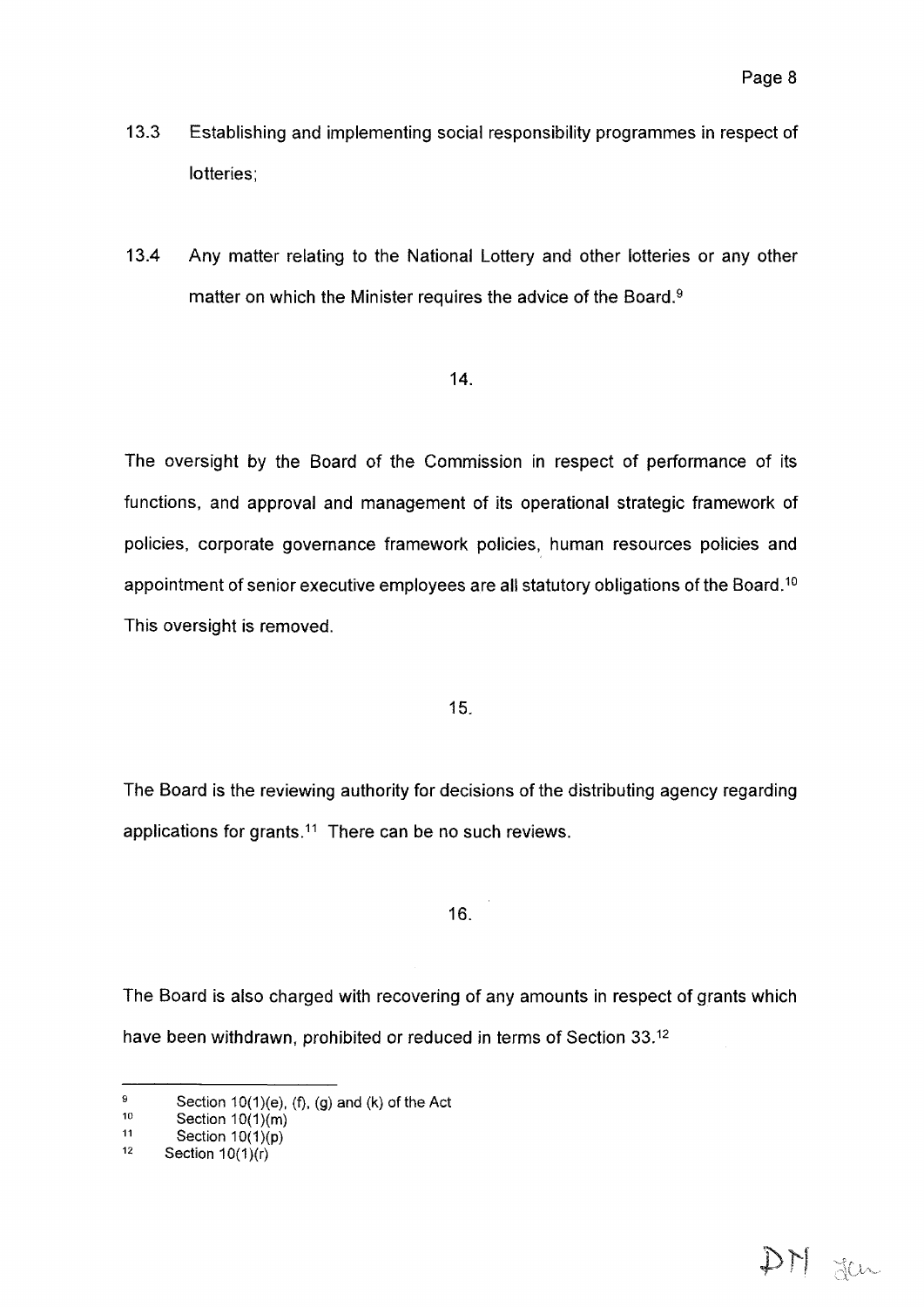*The Board further makes recommendations to the Minister to intervene in respect of grants being used in an unauthorised manner or for an unlawful purpose.13*

*18.*

*There are numerous further provisions of the Lotteries Act that will be paralyzed in the absence of <sup>a</sup> duly appointed Board.*

### *19.*

*It suffices to state that:*

- *19.1 The exercise by the Minister of his statutory powers in terms of the Lotteries Act are largely paralyzed in the absence of <sup>a</sup> properly appointed Board;*
- *19.2 The oversight over the Commission is paralyzed in the absence of <sup>a</sup> duly appointed Board;*
- *19.3 The administration and management of the National Lottery Distribution Trust Fund will be paralysed in the absence of <sup>a</sup> duly appointed Board.*

*<sup>13</sup> Section 10(5)*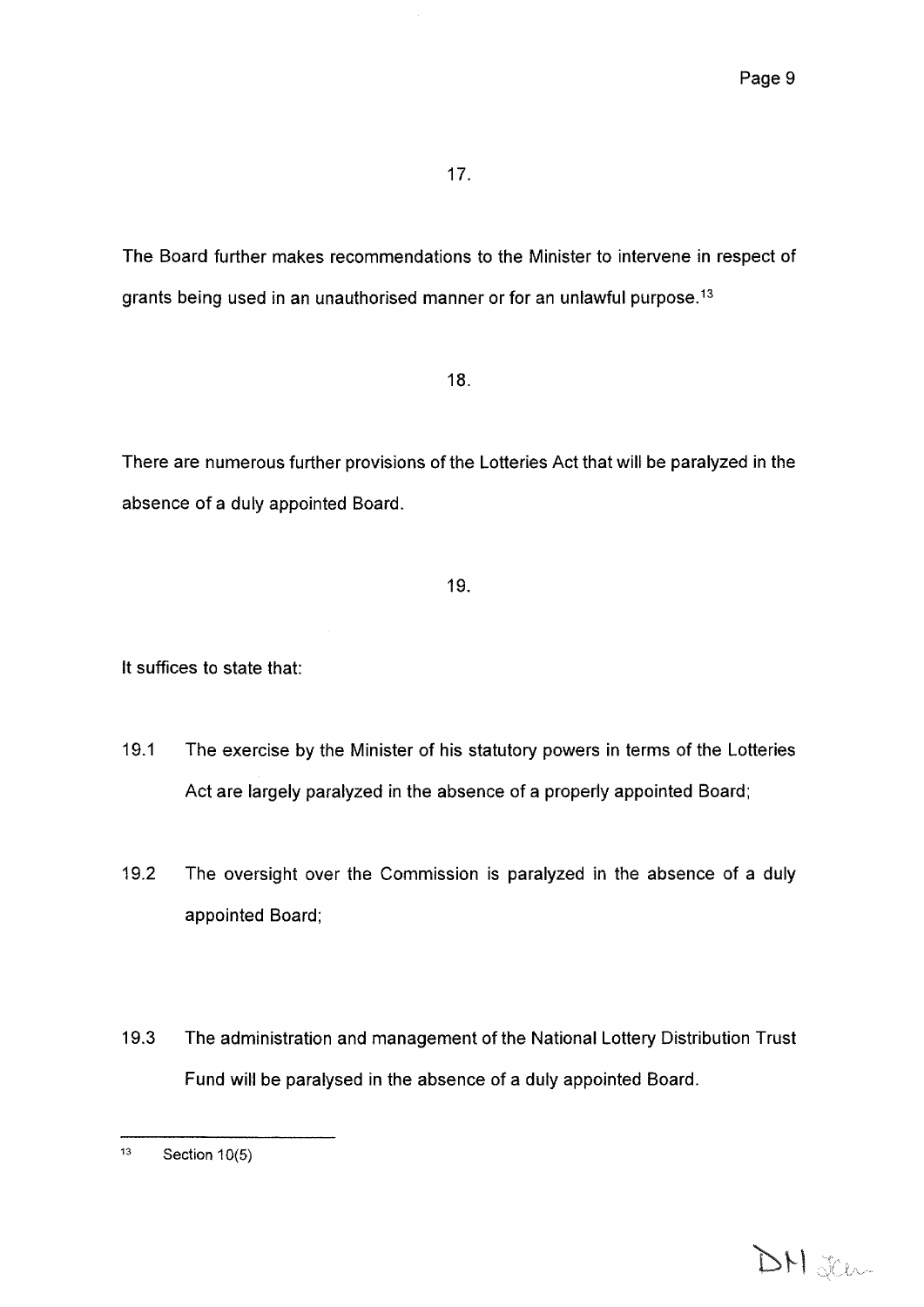*In effect, the National Lottery will be paralyzed, and the benefits intended for worthy causes and receivers of grants will be rendered nugatory.*

*21*

*My statutory obligations as Commissioner of the National Lotteries Board urge me to approach the Court for urgent relief to avoid the National Lottery from being paralyzed by inaction of the Minister.*

# *22*

*In the light thereof that I cannot discharge my duties lawfully without the oversight of <sup>a</sup> duly appointed Board, I submit that I have <sup>a</sup> clear right to approach the above Honourable Court for urgent relief for the appointment of <sup>a</sup> Board timeously so that there is no period in which the National Lotteries Board has no members.*

### *RISK OF IRREPARABLE HARM*

*23*

*From the above analysis of the Lotteries Act, it is apparent that, without <sup>a</sup> functional Board, distributions of benefits to worthy causes cannot continue. Since such worthy*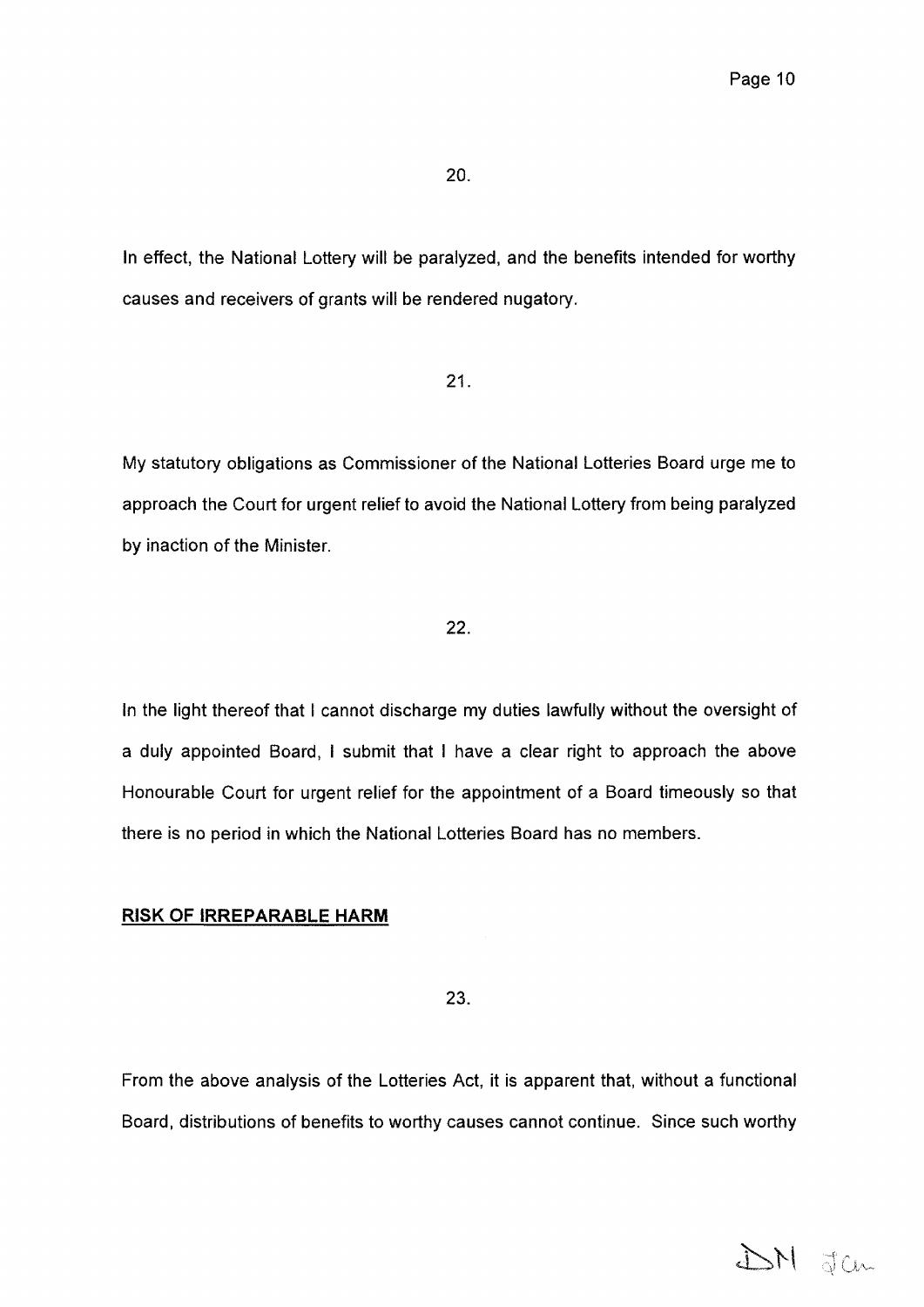*causes are very often totally dependent upon their grants or distributions of benefits, worthy causes will suffer immediately if no distributions can be made.*

#### *BALANCE OF CONVENIENCE*

*24.*

*It is submitted that there will be no prejudice if the Minister were to be directed to give effect to the relief being sought and, if so ordered, to report the Court on his compliance with such orders.*

#### *25.*

*The Minister has not been responding to correspondence of the National Lotteries Commission to the Minister regarding the appointment of <sup>a</sup> Board. This has resulted therein that the issue has been escalated to the Presidency. Unfortunately, no action has been taken by the Minister despite the aforesaid attempt to secure his adherence to his statutory obligations under the Lotteries Act.*

*26.*

*It bears noting that the licence of the current holder of the National Lottery Licence expires at the end of May 2023. The process of selecting an appropriate new incumbent requires <sup>a</sup> tender for submissions to be authorised and distributed timeously. This is <sup>a</sup> process over which the Board has control. A delay in appointing*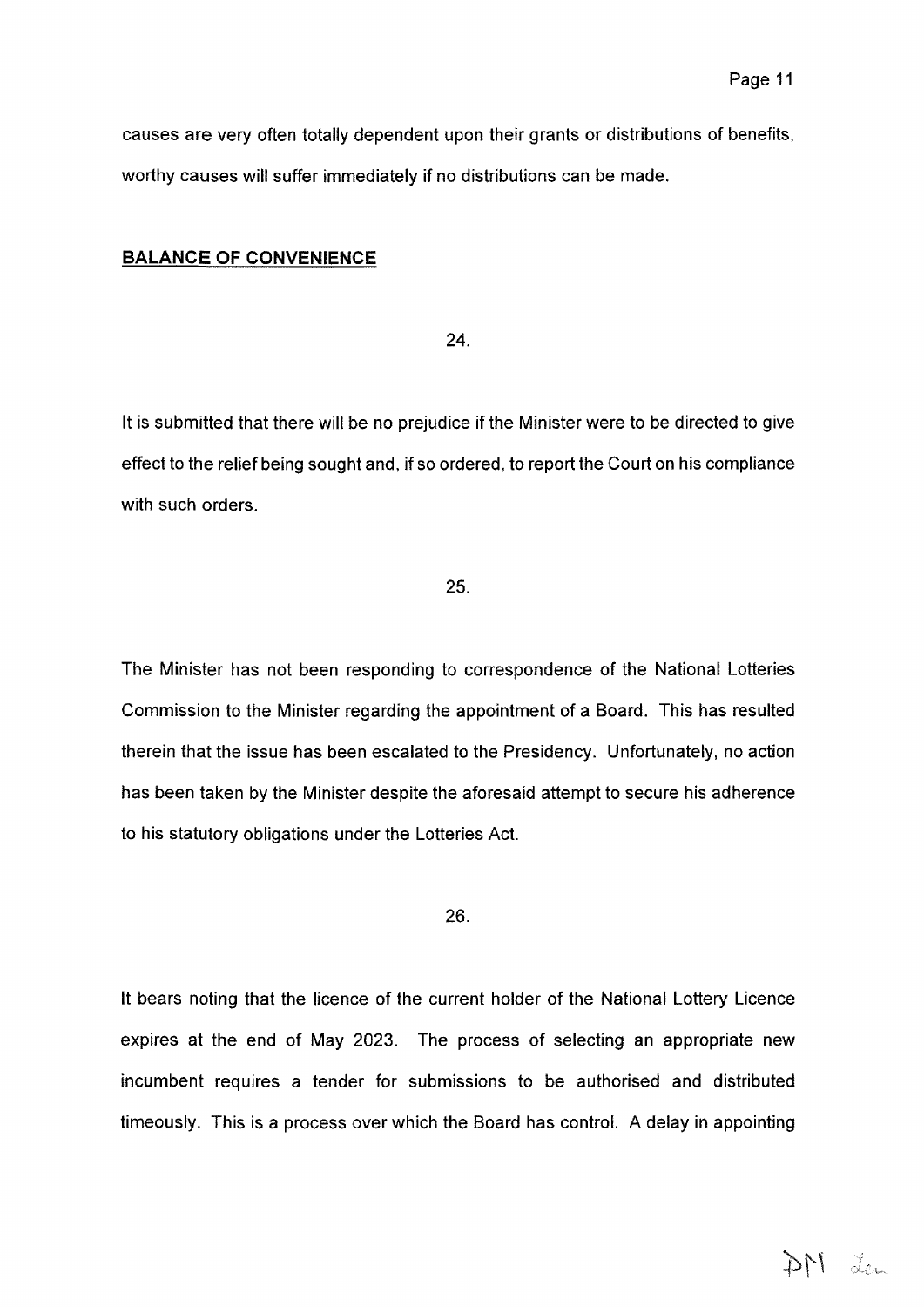*the Board wit! result in the risk of potential harm to the public if <sup>a</sup> tender process for <sup>a</sup> new licence is not timeously completed. What complicates the above is that:*

- *26.1 The process of selecting new Board members in itself has historically taken <sup>a</sup> substantial amount of time;*
- *26.2 The failure by the Minister to initiate the process of selecting new Board members means that, unless current Board members' terms are extended, there will be <sup>a</sup> hiatus during which there will be no Board members at all;*
- *26.3 Whatever time is lost in appointing <sup>a</sup> new Board, will be subtracted from the available time to formulate and extent the tender (RFB) for operators of the new licence;*
- *26.4 It would not be onerous for the Minister to make a decision to stabilise the Lotteries Board by extending the term of the current Board members in terms of Section 10(4) or merely indefinitely, pending appointment of their replacement Board;*

*26.5 However, in the light of the Minister'<sup>s</sup> recent indications that he intends removing the Board, despite their term of office expiring in three weeks, there appears to be no prospect of the current Board having their terms extended by the Minister;*

DN Ja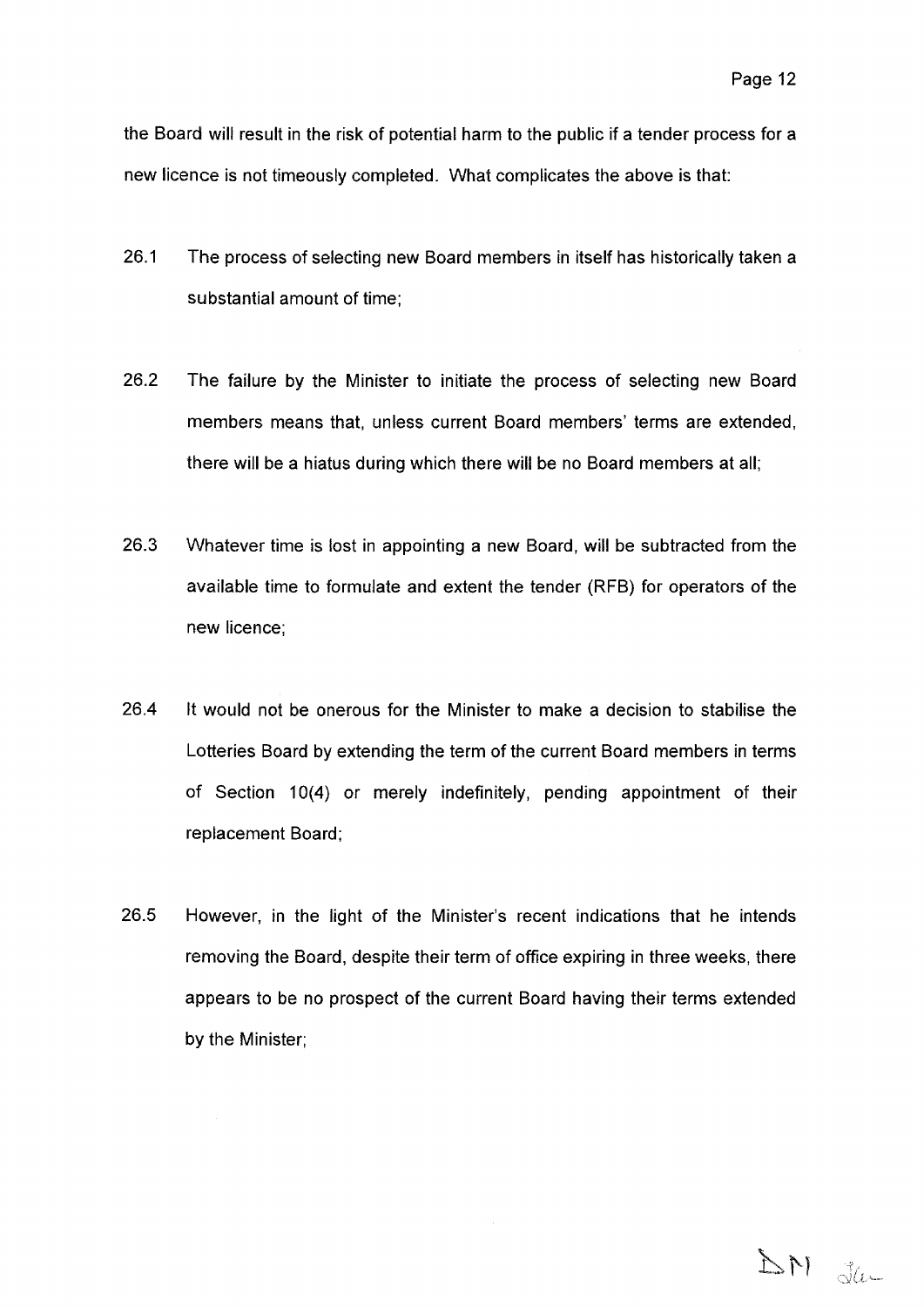- *26.6 The selection of <sup>a</sup> new Board is not something that the Minister can do on his own in the time available. However, the failure of action on his part to secure <sup>a</sup> valid Board by 1 April 2022 exposes the National Lotteries Commission and the Board to the risk of harm. The greatest sufferers, however, would be the general public and particularly those worthy causes that are dependent on the National Lottery;*
- *26.7 It is therefore submitted that the granting of urgent interim relief to secure the presence of an operational Board from <sup>1</sup> April <sup>2022</sup> is warranted on the grounds that the granting of such relief will not prejudice the Minister while it will stabilise the National Lottery. It is therefore submitted that the balance of interest favours the granting of the relief.*

### *NO ALTERNATIVE REMEDY*

*27.*

*The National Lotteries Commission is not an organ of State within <sup>a</sup> sphere of Government. It is therefore not subject to the cooperative governance provisions of the Constitution and the Intergovernmental Cooperative Governance Act.*

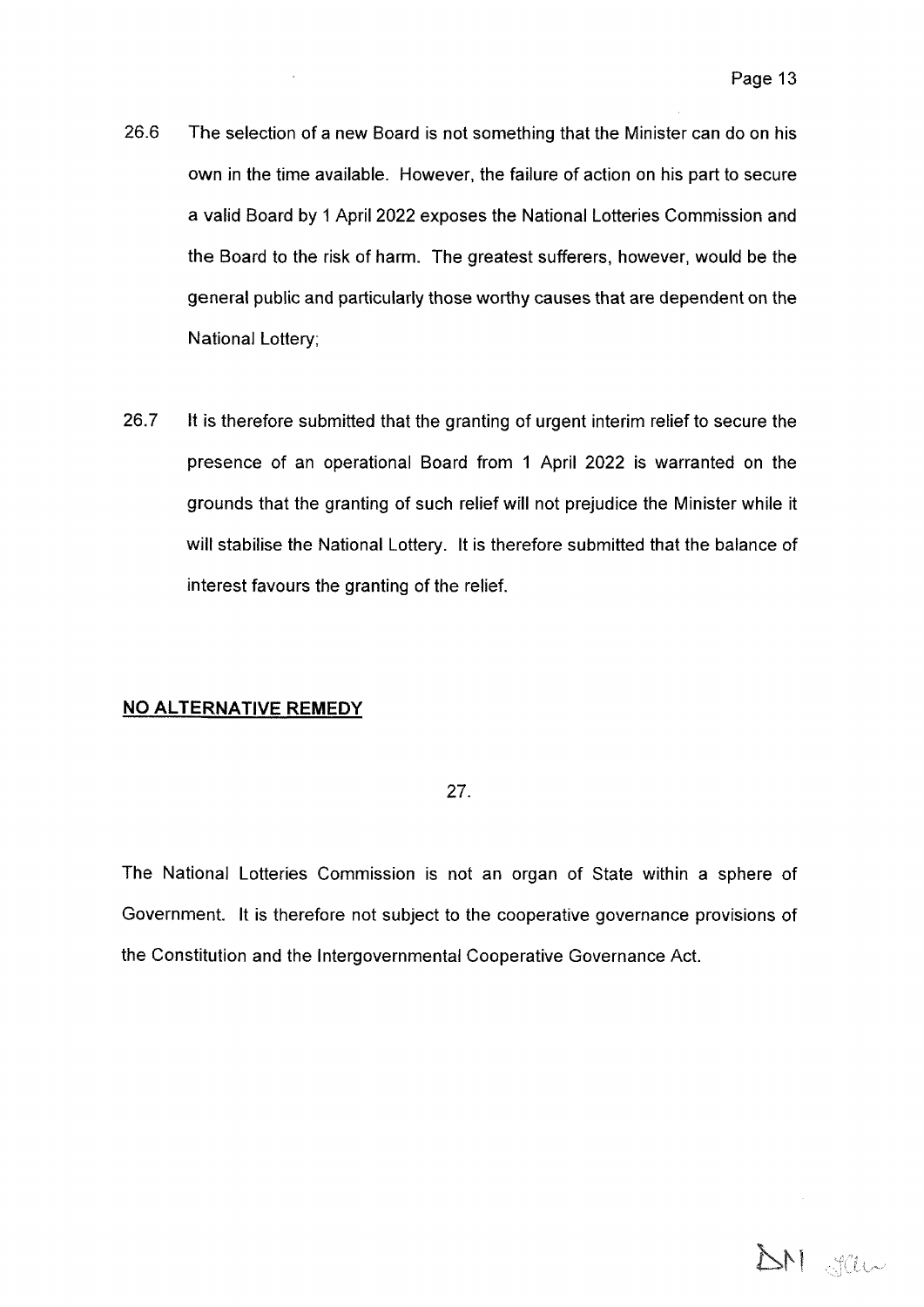*The applicant has made numerous attempts to obtain the Minister'<sup>s</sup> buy-in into the proposed way forward but has received no response. Even an attempt to involve the Presidency has met with no response.*

*29.*

*In light of the aforesaid it is submitted that the applicant has no adequate alternative remedy other than to approach the above Honourable Court for urgent relief.*

*WHEREFORE the applicant prays for the relief set out in the notice of motion.*

*DEPONENT*

*I certify that the Deponent has acknowledged that he knows and understands the contents of this affidavit which was signed and sworn to before me at*  $\sqrt{2}$   $\alpha$   $\alpha$   $\alpha$   $\alpha$   $\alpha$   $\beta$   $\alpha$   $\beta$   $\alpha$   $\beta$   $\alpha$   $\beta$   $\alpha$   $\beta$   $\alpha$   $\beta$   $\alpha$   $\beta$   $\alpha$   $\beta$   $\alpha$   $\beta$   $\alpha$   $\beta$   $\alpha$   $\beta$   $\alpha$   $\beta$   $\alpha$   $\beta$   $\alpha$   $\beta$   $\alpha$   $\beta$   $\alpha$   $\beta$   $\alpha$   $\beta$   $\alpha$   $\beta$   $\alpha$   $\beta$   $\alpha$ *provisions of the Regulations contained in Government Notice R1258 of the 21st JULY 1972, (as amended), have been complied with.*  $\alpha$  *on this*  $\frac{1}{2}$   $\frac{1}{6}$   $\frac{4}{1}$  day of  $\frac{1}{2}$